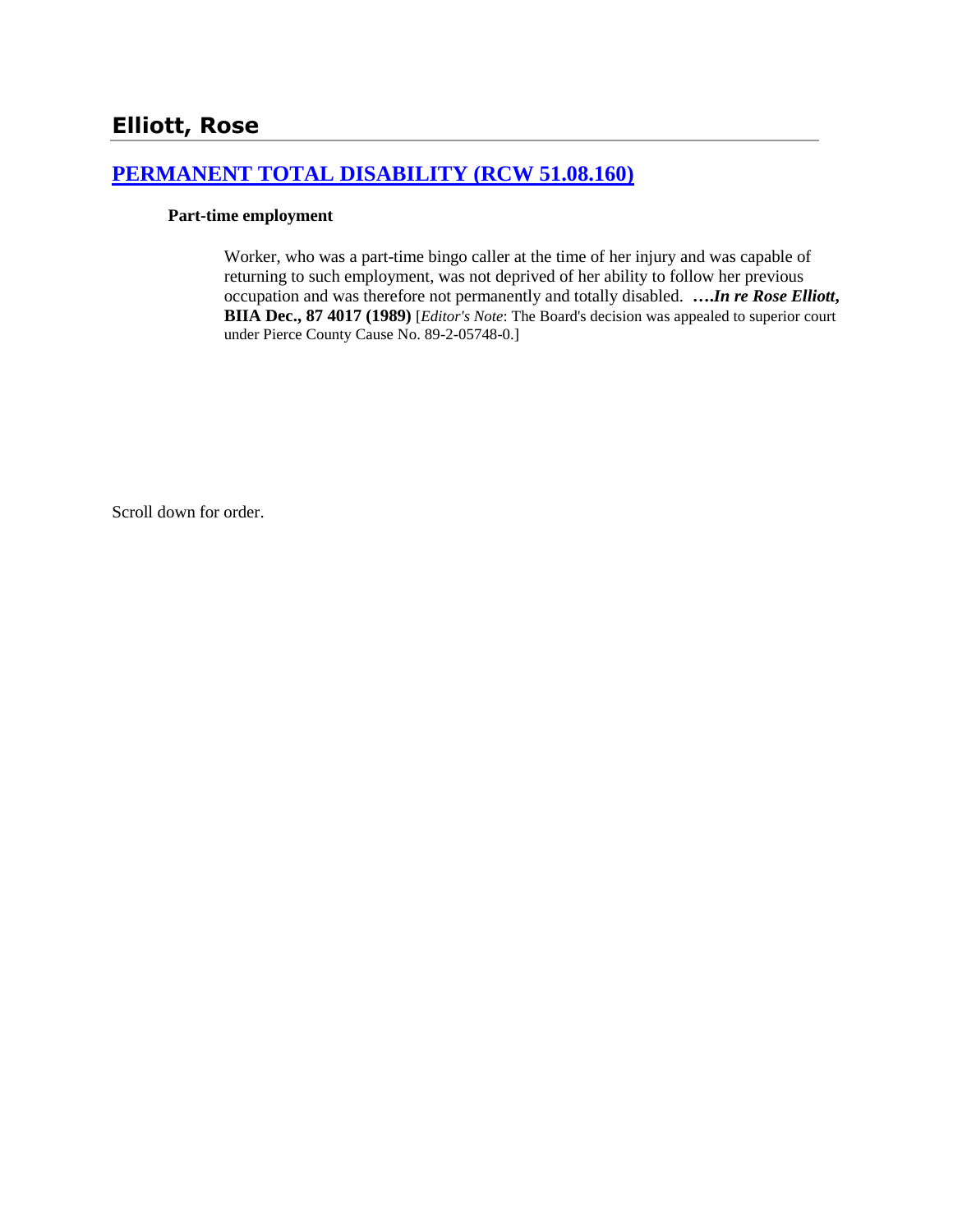### **BEFORE THE BOARD OF INDUSTRIAL INSURANCE APPEALS STATE OF WASHINGTON**

**)**

**IN RE: ROSE M. ELLIOTT ) DOCKET NO. 87 4017**

**CLAIM NO. J-382206 ) DECISION AND ORDER**

APPEARANCES:

Claimant, Rose M. Elliott, by F. Curtis Hilton

Employer, Boys & Girls Clubs Tacoma/Pierce County, by None

Department of Labor and Industries, by Office of the Attorney General, per Steve LaVergne, Paralegal, and Deborah D. Brookings and Charles M. McCullough, Assistants

This is an appeal filed by the claimant, Rose M. Elliott, on December 4, 1987 from an order of the Department of Labor and Industries dated November 23, 1987 which closed the claim with an award for permanent partial disability equal to 10% as compared to total bodily impairment paid at 75% of the monetary value. **REVERSED AND REMANDED**.

## **DECISION**

Pursuant to RCW 51.52.104 and RCW 51.52.106, this matter is before the Board for review and decision on a timely Petition for Review filed by the Department of Labor and Industries to a Proposed Decision and Order issued on December 6, 1988 in which the order of the Department dated November 23, 1987 was reversed and the claim remanded to the Department with instructions to place the claimant on the pension rolls as a totally and permanently disabled worker.

The Board has reviewed the evidentiary rulings in the record of proceedings and finds that no prejudicial error was committed and said rulings are hereby affirmed.

The issues presented by this appeal and the evidence presented by the parties are adequately set forth in the Proposed Decision and Order and will not be repeated at any great length here. Ms. Elliott was working as a bingo caller on a part-time basis on February 10, 1984 when she fell and injured her back. She testified that she worked approximately three and one-third hours per day, three days per week. Ms. Elliott worked as a bingo caller for six years, from 1978 to 1980 for one employer and from 1980 to 1984 for the current employer.

Ms. Elliott had sustained a prior industrial injury to her low back in 1982 which necessitated a laminectomy at the L4/5 level. Robert Johnson, M.D., an orthopedic surgeon, treated the claimant for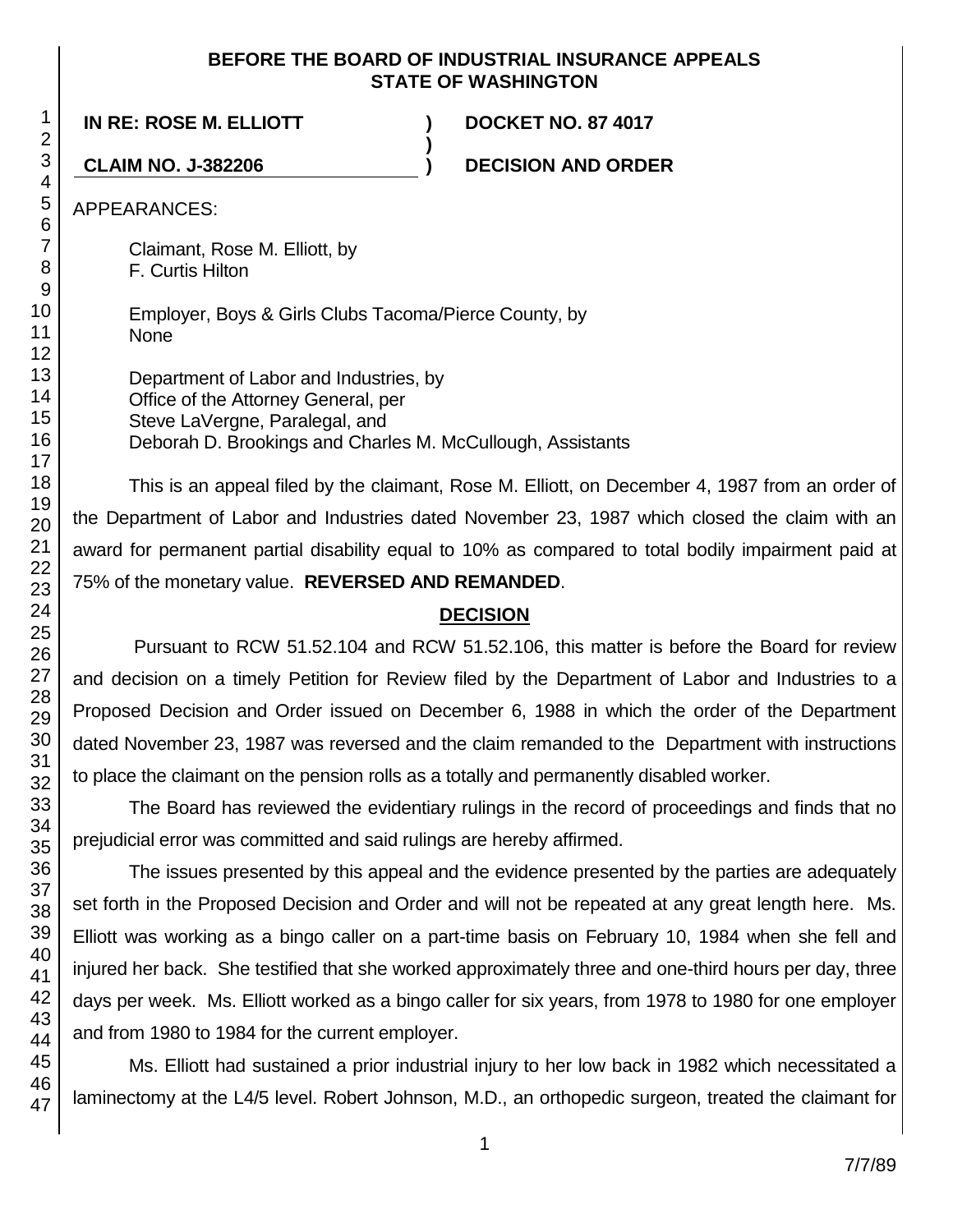that industrial injury and performed the laminectomy on November 2, 1983. Dr. Johnson examined the claimant on January 24, 1984, two weeks prior to the industrial injury which is the subject of this appeal, and it was Dr. Johnson's opinion that as of that date the claimant's low back impairment was best described by Category 1 of WAC 296-20-280. As a result of the February 10, 1984 industrial injury, claimant had low back surgery performed on July 31, 1985 by Galen Hoover, M.D., an orthopedic surgeon. Subsequent to the surgery, the claimant remained under the treatment of Dr. Hoover. Dr. Hoover Testified that the low back surgery failed to give Ms. Elliott any relief from her symptoms.

Ms. Elliott testified that her job as a bingo monitor required her to lift weights up to seven pounds on a frequent basis and that she was not required to perform any kitchen duties. Elizabeth Rodgers, a vocational rehabilitation counselor, testified on direct examination that the claimant was totally and permanently disabled as a result of her industrial injury. In reaching this conclusion, she relied upon (1) the physical capacities evaluation as testified to by Dr. Galen Hoover; (2) the physical requirements of bingo monitors as listed in the Dictionary of Occupational Titles; and (3) her personal observation of bingo monitors. Significantly, Ms. Rodgers did not observe the activities of bingo monitors at the Boys & Girls Clubs where the claimant was employed at the time of her industrial injury. Ms. Rodgers believed the claimant was not able to return to her former work because she was incapable of meeting the lifting requirements of bingo monitors as listed in the Dictionary of Occupational Titles. Ms. Rodgers was not aware that the claimant was not required to perform any kitchen duties, nor was she aware that the claimant testified that her maximum lifting requirement was approximately seven pounds. Ms. Rodgers admitted that based on the physical limitations imposed by Dr. Hoover, the claimant could return to her former job as a bingo caller. Therefore, looking solely at the testimony of the claimant's witnesses, it is clear that the claimant was capable of returning to her former occupation.

We are convinced that the claimant sustained a significant industrial injury on February 10, 1984. However, the evidence does not lead to the conclusion that, as a result of the industrial injury, the claimant was totally and permanently disabled as that term is defined by statute (RCW 51.08.160) or case law. See Allen v. Dept. of Labor & Indus., 30 Wn App 693, 697-698 (1981); Kuhnle v. Dept. of Labor & Indus., 12 Wn 2d 191, 198-199 (1942). Prior to the industrial injury, the claimant was working as a bingo caller three and one-third hours per day, three days per week. She had apparently been so employed on a regular basis for some six years prior to the industrial injury. Subsequent to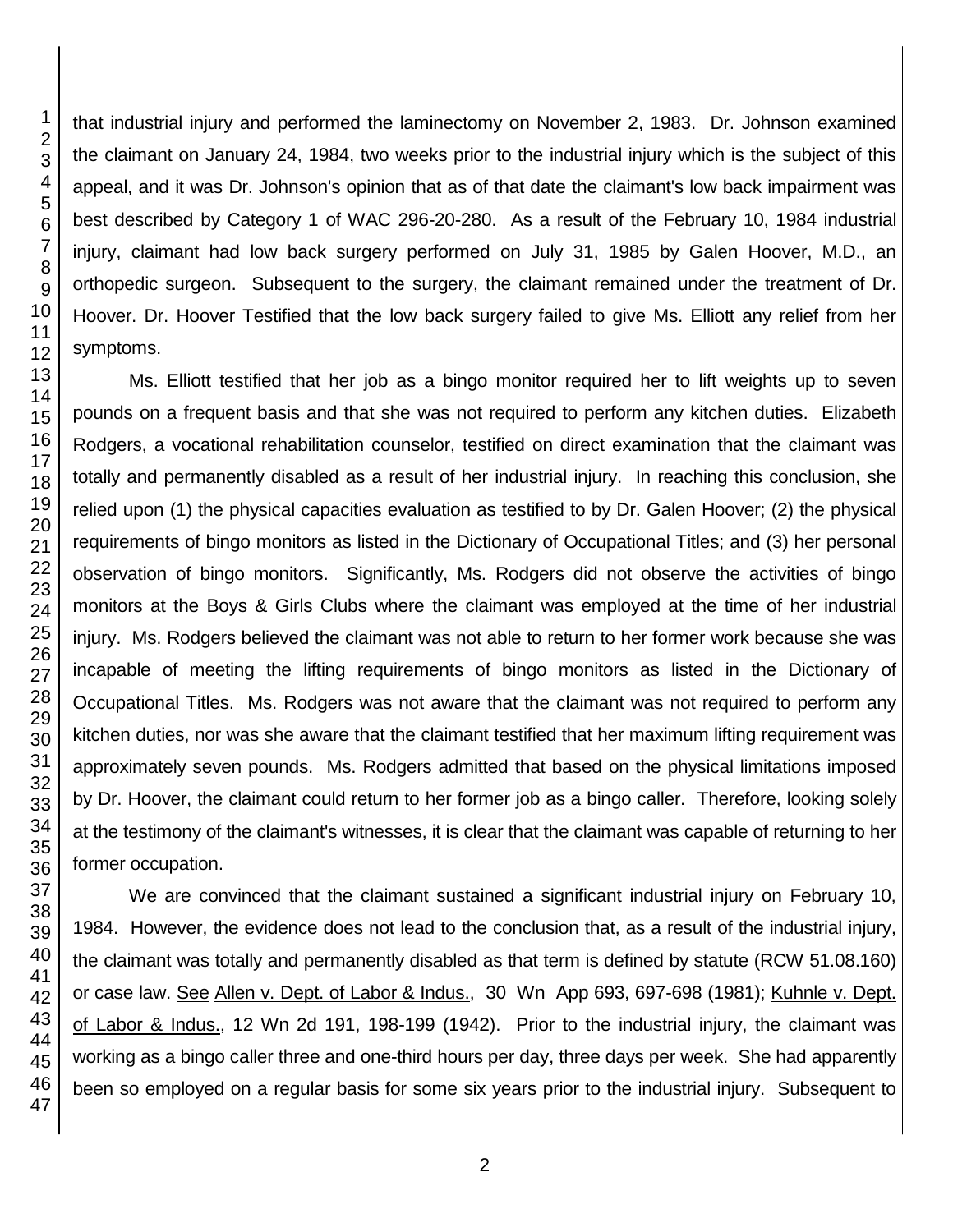the industrial injury, the claimant was still capable of working in that same capacity. There has been no showing that the claimant has been deprived of her ability to "follow her previous occupation" due to the residuals of the industrial injury. Under these circumstances, she is not entitled to be placed upon the pension rolls.

It was Dr. Hoover's opinion that, as of November 23, 1987 when the Department closed her claim, Ms. Elliott's condition was fixed and stable and her impairment was best described by Category 4 of WAC 296-20-280. Michael Potter, M.D., a board-certified neurosurgeon, evaluated Ms. Elliott for the Department of Labor and Industries on May 15, 1987. It was Dr. Potter's opinion that, as of November 24, 1987, the claimant's impairment was best described by Category 3 of WAC 296-20-280.

Our review of the evidence convinces us that Category 4 best describes the claimant's permanent impairment and she is therefore entitled to a commensurate permanent partial disability award. We note that as the claimant's attending physician, Dr. Hoover's opinion is entitled to special consideration. Hamilton v. Dept. of Labor & Indus., 111 Wn 2d 569, 571 (1988); Groff v. Dept. of Labor & Indus., 65 Wn 2d 35, 45 (1964). As the claimant's attending physician, Dr. Hoover not only performed the surgery but had an opportunity to observe the claimant on numerous occasions over a considerable period of time. In contrast, Dr. Potter only saw the claimant on a single occasion. Additionally, Dr. Potter reached his decision primarily because his examination did not disclose atrophy and weakness of a specific muscle or muscle group. It is not necessary that a claimant have each and every finding listed in a specific category. It is merely necessary that the category most accurately reflects the overall impairment. WAC 296-20-220(g). In the present case, we are convinced that Category 4 more accurately reflects the impairment causally related to the industrial injury than does Category 3.

## **FINDINGS OF FACT**

1. On February 21, 1984 the claimant filed an accident report with the Department of Labor and Industries alleging the occurrence of an industrial injury on February 10, 1984 while in the course of her employment with Boys & Girls Clubs of Tacoma/Pierce County. On April 23, 1985 the Department issued an order closing the claim with time loss compensation as paid and with an award for permanent partial disability equal to 10% as compared to total bodily impairment. On May 13, 1985 the Department received a protest from the claimant's physician recommending further treatment. On May 31, 1985, the Department issued an order setting aside and holding for naught its order of April 23,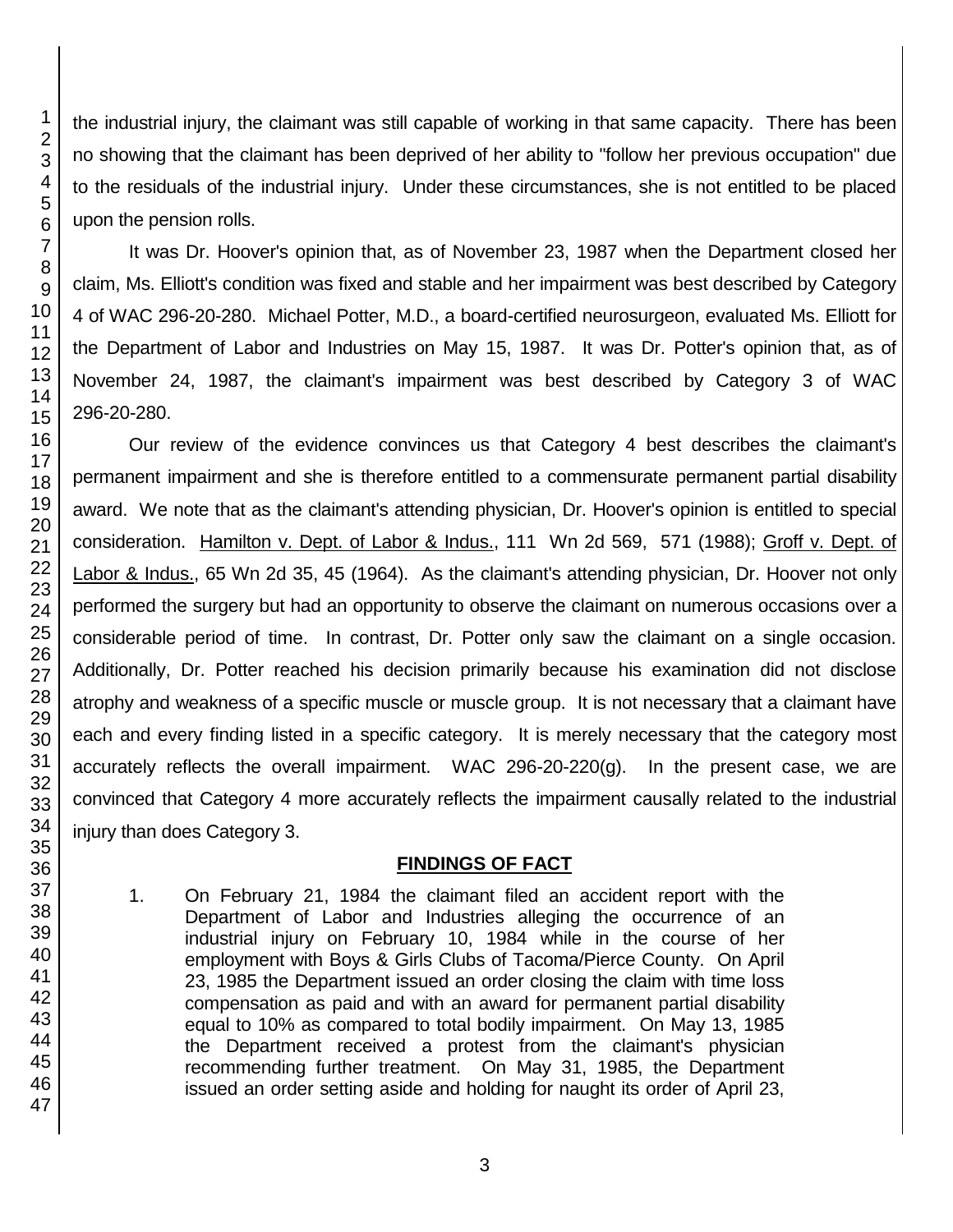1985 and directing the claim to remain open for treatment and further action. On November 23, 1987 the Department issued an order closing the claim with time loss compensation as paid and with an award for unspecified disabilities of 10% as compared to total bodily impairment. On December 4, 1987 the claimant filed a notice of appeal from the Department order of November 23, 1987. On December 31, 1987 the Board issued an order granting the appeal, assigning it Docket No. 87 4017 and directing that further proceedings be held in the matter.

- 2. In 1982 claimant sustained an injury to her low back which resulted in laminectomy surgery in 1983. Prior to February 10, 1984, claimant's condition causally related to the 1982 injury was fixed and stable and productive of no permanent impairment.
- 3. On February 10, 1984 while in the course of her employment as a bingo monitor with Boys & Girls Clubs of Tacoma/Pierce County, the claimant tripped on a wire and fell, injuring her low back. The claimant experienced pain in her back and legs, with the left being worse than the right.
- 4. The industrial injury of February 10, 1984 aggravated claimant's preexisting perineural scarring from laminectomy surgery performed in 1983 as well as her preexisting degenerative disc disease, and necessitated further laminectomy surgery on July 31, 1985.
- 5. As of November 23, 1987, the claimant's condition causally related to her industrial injury of February 10, 1984 was a low back injury superimposed upon the previous low back injury of 1982 and surgery of 1983. As of November 23, 1987, claimant's condition causally related to the industrial injury of February 10, 1984 was fixed and no further treatment was available which would be reasonably likely to improve her condition.
- 6. As of November 23, 1987, the claimant exhibited back and leg pain, diminished deep tendon reflex at the knee, loss of deep tendon reflex at the ankle, and significant x-ray findings.
- 7. As of November 23, 1987, the claimant had significant limitations with respect to bending, lifting, twisting and standing, with lifting and carrying limited to five to ten pounds and with repeated twisting and standing to be avoided.
- 8. The claimant is a 64 year old woman with a ninth grade education, low average intelligence and no transferable skills. Her work history is that of a bingo caller, waitress, cook, house cleaner, and, more remotely, cannery worker and riveter.
- 9. For six years prior to the industrial injury of February 10, 1984 claimant was employed as a bingo caller. From 1980-1984 she was employed 3.3 hours per day, three days a week, for Boys & Girls Clubs Tacoma/Pierce County.

1